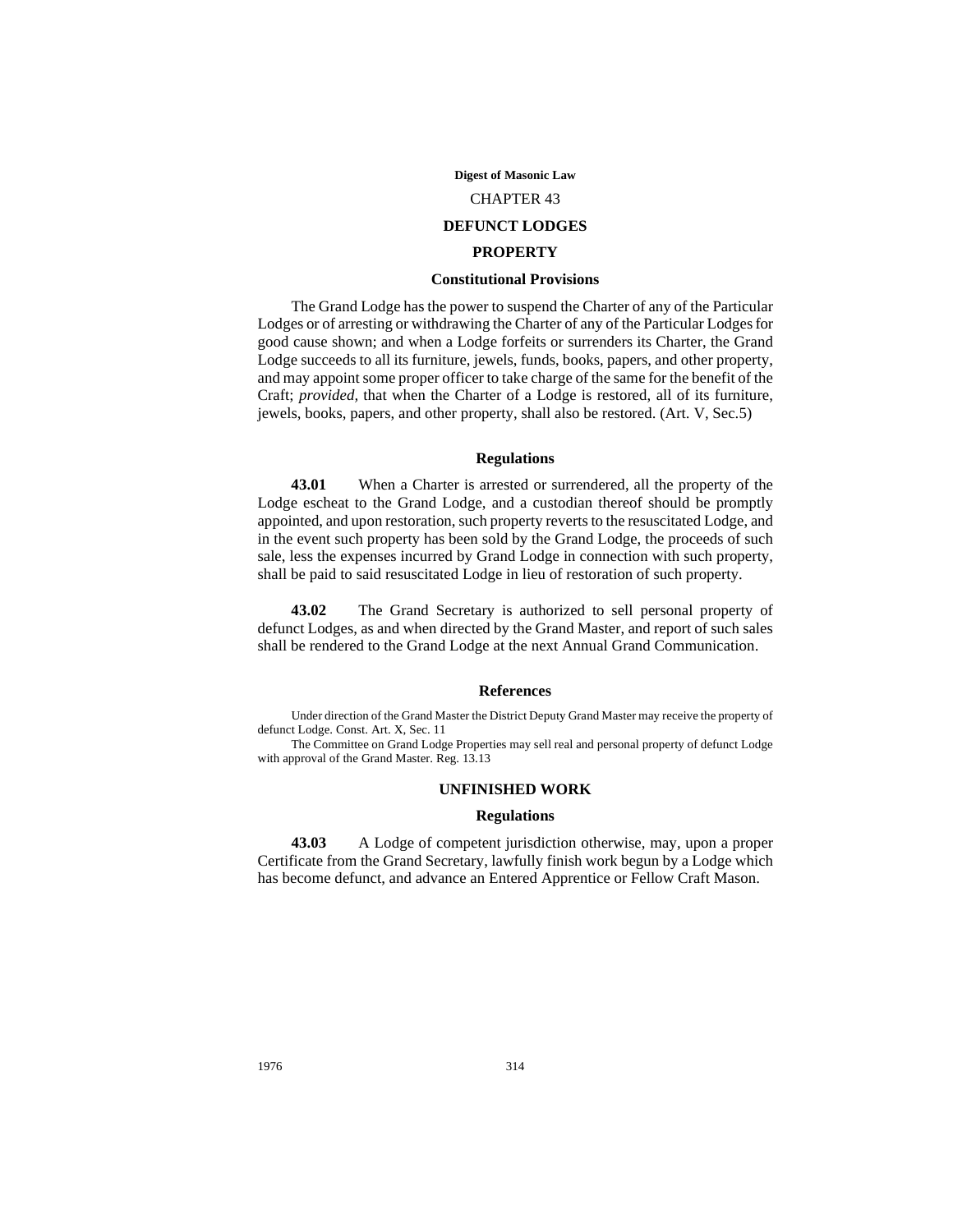**Chap. 43 Defunct Lodges 43.04**

## **RIGHTS OF MEMBERS OF DEFUNCT LODGES**

#### **Regulations**

**43.04** Members of a Lodge whose Charter has been forfeited or surrendered, whose only dereliction or disability rests upon arrears for dues, shall, upon paying the same to the Grand Secretary together with \$1.00 fee for the use of the Grand Lodge, receive a Grand Lodge Certificate, upon which he can make application for membership to any Regular Lodge.

**43.05** A Mason whose name does not appear upon the rolls of a Lodge at the time it becomes dormant, must produce conclusive evidence that he was a member in good standing in said Lodge at the time of its demise, before he is entitled to a Certificate from the Grand Secretary qualifying him to make application for membership in a Regular Lodge.

**43.06** A Mason, whose Lodge is dormant or defunct, is not suspended, but merely unaffiliated, and may apply for affiliation only upon a proper Certificate from the Grand Secretary, to whom a fee of one dollar and all arrears must be paid; *provided*, that it shall be in the power of the Grand Lodge, or the Grand Master in recess, to remit such arrears in meritorious cases, upon the recommendation of the Lodge to which such Mason proposes to apply for affiliation.

**43.07** Members of defunct Lodges are required to pay dues up to the time the Charter is surrendered or declared forfeited, before they can obtain Grand Lodge Certificates, except in cases where dues are remitted under Regulations. (See Regs. 9.13 and 27.15)

#### **Rulings and Decisions**

E.A. of defunct Lodge certificated by Grand Secretary may petition Lodge having jurisdiction for F.C. Degree (1942 Proc. 45)

## **REINSTATEMENT OF MEMBERS OF DEFUNCT LODGES**

### **References**

A member suspended for non-payment of dues of a Lodge thereafter becoming dormant may be reinstated by the Grand Master upon payment of arrearage and recommendation of some regular Lodge. Reg. 27.15

### **RESTORATION OF CHARTER**

### **Regulations**

**43.08** After a Particular Lodge has remained defunct for five (5) years, the re-establishment of a Particular Lodge in that jurisdiction shall be by petition for U.D. Lodge.

315 1976